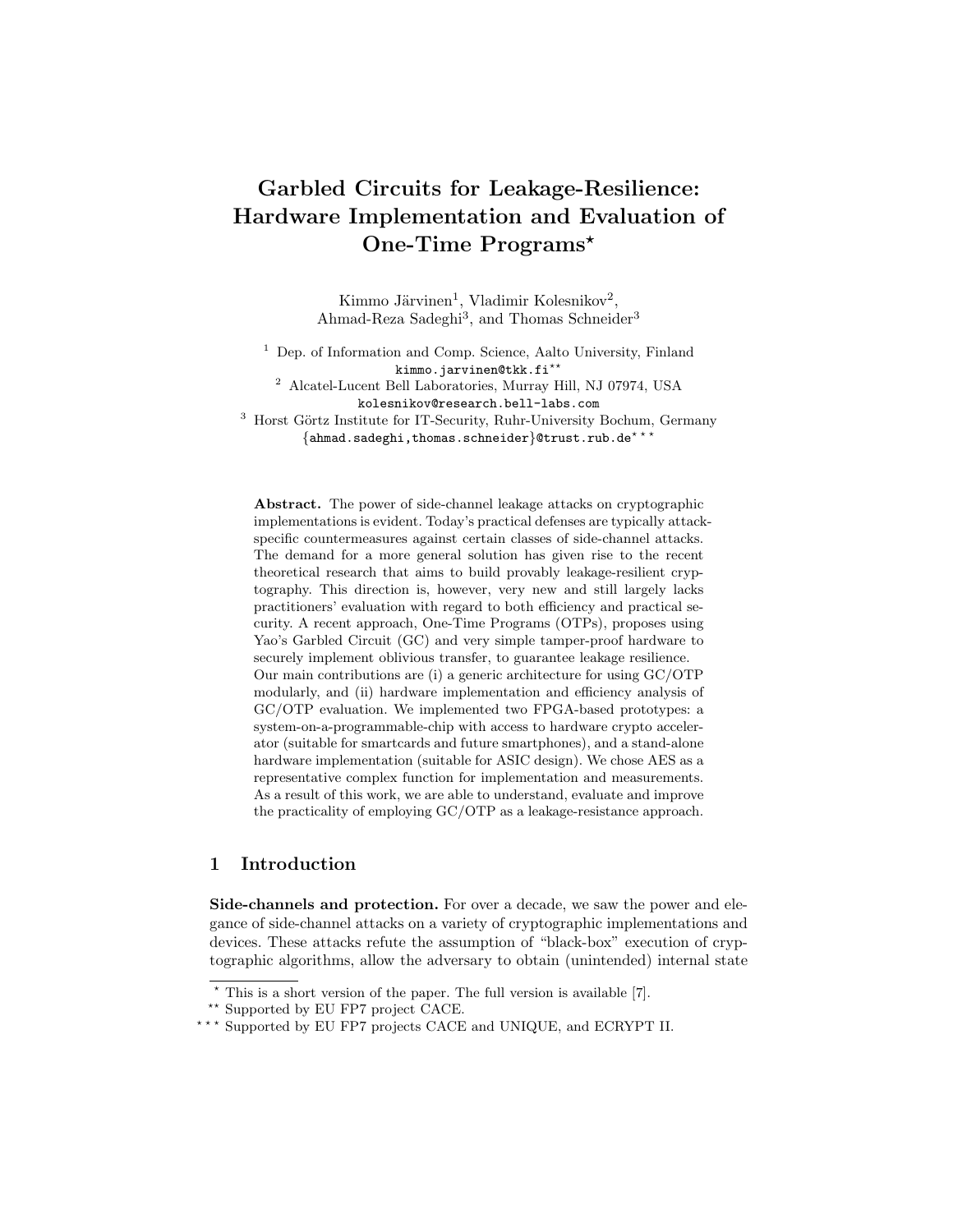information, such as secret keys, and consequently cause catastrophic failures of the systems. Often the attacks are on the device in attacker's possession, and exploit physical side-channels such as power consumption or emitted radiation. Hence, from the hardware perspective, security has been viewed as more than the algorithmic soundness in the black-box execution model (see, e.g., [28]).

Today's practical countermeasures typically address known vulnerabilities, and thus target not all, but specific classes of side-channel attacks. The desire for a complete solution motivated the recent burst of theoretical research in leakage-resilient cryptography, the area that aims to define security models and frameworks that capture leakage aspects of computation or/and memory. Information leakage is typically modeled by allowing the adversary learn (partial) memory or execution states. The exact information given to the adversary is specified by the (adversarily chosen) leakage function. Then, the assumption on the function (today, usually the bound on the output length) directly translates into a physical assumption on the underlying device and the adversary. Proving security against such an adversary implies security in the real-world with the real device, subject to corresponding assumption (see [17] for a survey on this strand of research). We note that many of the results of this new line of research (i.e., leakage assumptions and leakage-resilient constructions), although clearly stated, have not yet been evaluated by practitioners and side-channel community.<sup>4</sup>

Secure Function Evaluation in hardware and leakage-resilience. Efficient Secure Function Evaluation (SFE) in an untrusted environment is a longstanding objective of modern cryptography. Informally, the goal of two-party SFE is to let two mutually mistrusting (polynomially-bounded) parties compute an arbitrary function on their private inputs without revealing any information about the inputs, beyond the output of the function. SFE has a variety of applications, particularly in settings with strong security and privacy demands. Deployment of SFE was very limited and believed expensive until recent improvements in algorithms, code generation, computing platforms and networks.

As advocated in numerous prior works [13, 10, 18, 8], Garbled Circuit (GC) [29] is often the most efficient (and thus viable) SFE technique in the two-party setting. As we argue in the full version [7], the emerging fully homomorphic encryption schemes [3] are unlikely to approach the efficiency of GC.

Because of the execution flow of the GC solution (one party can non-interactively evaluate the function once the inputs have been fixed), the security guarantees of SFE are well-suited to prevent all side-channel leakage. Indeed, even GC evaluation in the open reveals no information other than the output. Clearly, it is safe to let the adversary see (as it turns out, even to modify) the entire GC evaluation process. The inputs-related stage of GC can also be made non-interactive with appropriate hardware such as Trusted Platform Modules (TPM) [6]. Goldwasser et al. [4] observed that very simple hardware is sufficient, one that, hopefully, can be manufactured tamper-resistant at low cost.

<sup>&</sup>lt;sup>4</sup> Indeed, ongoing work of [21] investigates the practical applicability and usability of theoretical leakage models and the constructions proven secure therein.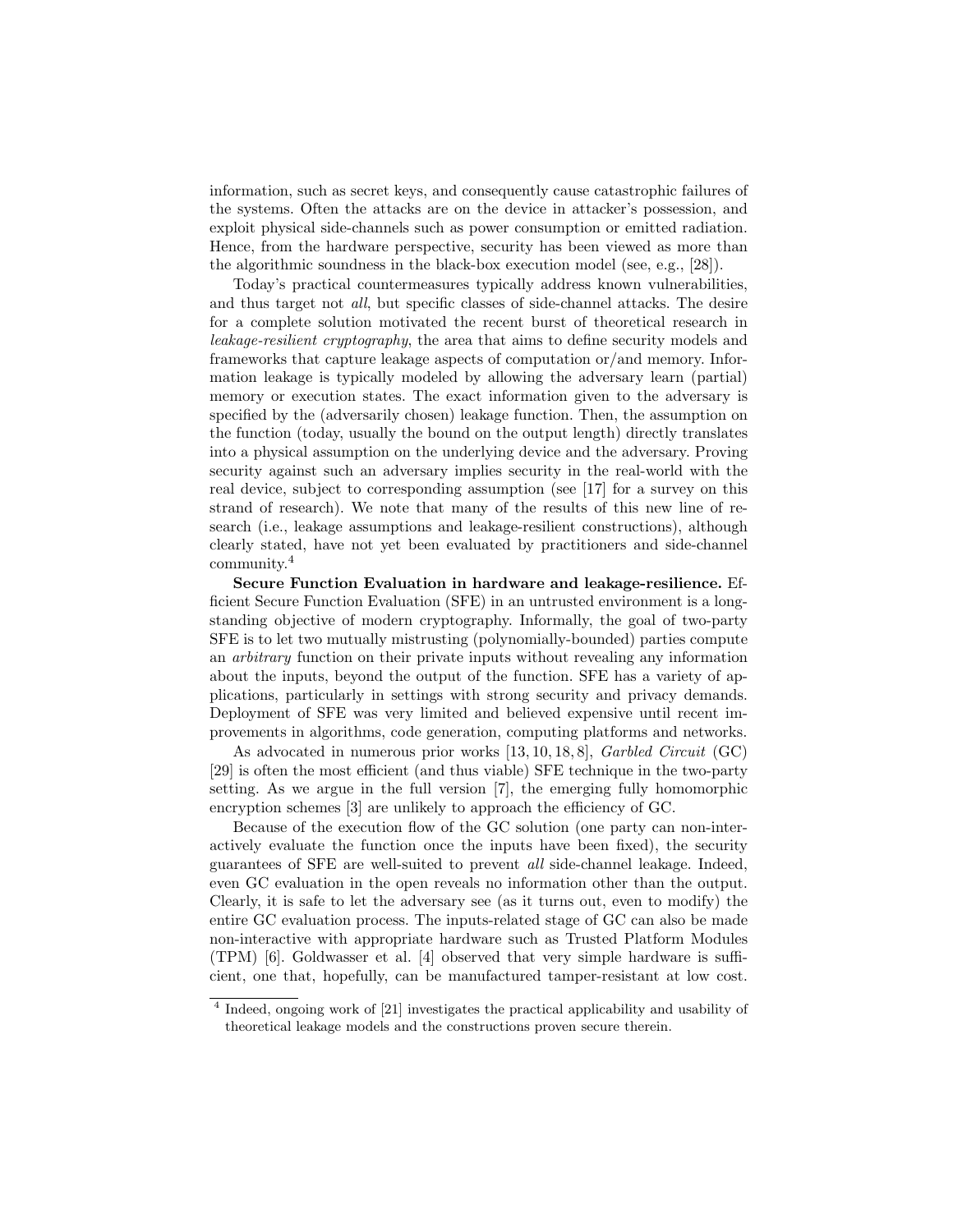They propose to use One-Time Programs (OTP), a combination of GC and above hardware, for leakage-resilient computation. Indeed, one of our goals is to evaluate today's performance of OTP in hardware.

Our objectives. Practical efficiency of SFE and leakage-resilient computing is critical. Indeed, in most settings, the technology can only be adopted if its cost impact is acceptably low. In this work, we pursue the following two objectives.

First, we aim to mark this (practical efficiency) boundary by considering hardware-accelerated state-of-the-art GC evaluation, and optimizing it for embedded systems. Implementing SFE (at least partially) in hardware promises to significantly improve computation speed and reduce power consumption. We evaluate costs, benefits and trade-offs of hardware support for GC evaluation.

Second, we use our GC hardware-accelerator to implement OTP and evaluate the efficiency of this provably leakage-resilient protection. The envisioned applications for OTPs mentioned in [4] are complex functionalities such as one-time proofs, E-cash, or extreme software protection. We make a first step towards estimating the costs of such complex OTP applications by implementing OTP evaluation of the AES function. We chose AES as it is relatively complex and allows comparison with existing (heuristic) leakage protection.

#### 1.1 Our Contributions and Outline

In line with our objectives stated above, we implement a variant of OTP with state-of-the-art GC optimizations discussed in §2. As an algorithmic contribution, we propose an efficiency improvement for OTPs with multiple outputs in §3.1. Further, we describe a generic architecture for using  $GC/OTP$  in a modular way to protect against arbitrary side-channel attacks in §3.2.

In our implementation, we present a hardware architecture  $(\S 4.1)$  and optimizations (§4.2) for efficient evaluation of GC/OTP on memory-constrained embedded systems. We measure performance of GC/OTP evaluation of AES on our two FPGA-based implementations in §4.3: a system-on-a-programmablechip with access to SHA-256 hardware accelerator (representative for smartcards and future smartphones) and a stand-alone hardware implementation. With optimization, GC evaluation of AES on our implementations requires about 1.3 s and 0.15 s, respectively. This shows that provable leakage-resilience via GC/OTP comes at a relatively high cost (but its use might still be justified in high-security applications): an unprotected implementation of AES in hardware runs in 0.15  $\mu$ s, and requires 2.6 times smaller area than OTP-based solution. We note that the chip area for hardware-accelerated GC/OTP evaluation is independent of the evaluated function. As AES is a representative complex function, we believe that our results, in particular our performance measurements, will serve as reference point for estimating GC/OTP runtimes of a variety of other functions.

#### 1.2 Related Work

Efficient implementations of Garbled Circuits (GC). We believe that our results are the first hardware implementation of garbled circuits (GC) and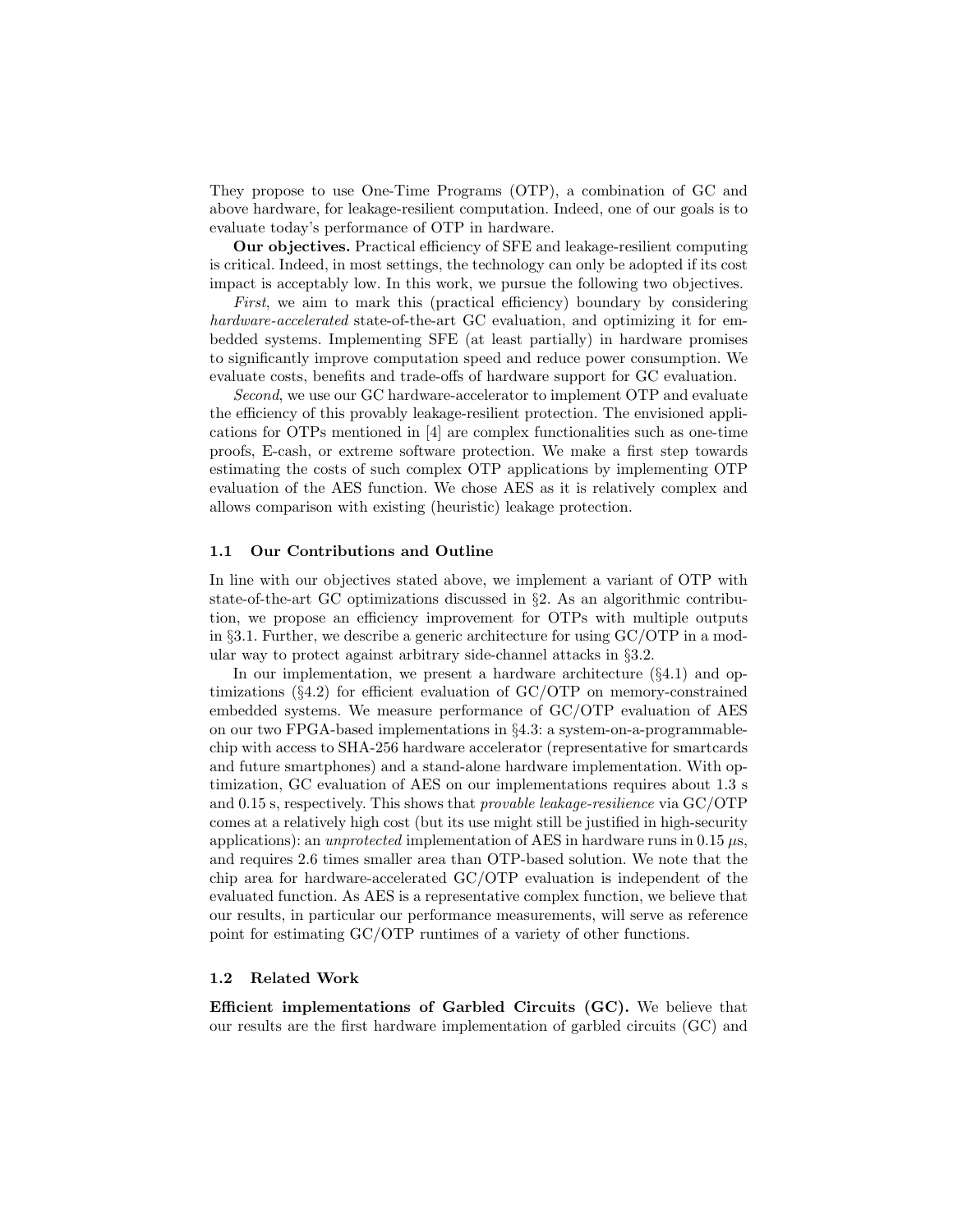one-time programs (OTP) evaluation. While several implementations and measurements of GC exist in software, e.g., [13, 18], the hardware setting presents different challenges. Our work allows to compare the approaches and estimate the resulting performance gain (our hardware implementation is faster than the software implementation of [18] by a factor of 10-17). Hardware implementation of GC generation in a cost-effective tamper-proof token with constant memory was shown in [8]. Our work is complementary, and our hardware accelerator for GC evaluation can be combined with the token of [8], or software frameworks.

One-Time Programs (OTP). The combination of GC with non-interactive oblivious transfer in the semi-honest setting was proposed in [6]. For malicious evaluator, OTP were introduced in [4] using minimal hardware assumptions. Subsequently, [5] showed how to build non-interactive secure computation unconditionally secure against malicious parties using tamper-proof hardware tokens. We extend and implement OTPs in hardware. Our extension is in the computational model with Random Oracles (RO), secure against malicious evaluator, and more efficient than the constructions of [4, 5].

Protecting AES against side-channel attacks. We summarize current techniques for leakage-protecting AES. We stress that our implementation is provably leakage-free, but comes at a computational cost which we evaluate in this work.

A large amount of research has been done on countermeasures against sidechannel attacks, e.g., to protect against power analysis attacks [9], the power consumption needs to be made independent of the underlying secrets by either randomizing the power consumption or making it constant [14]. Randomizing is done with masking, i.e., by adding random values. A variety of masking schemes for both algorithmic and circuit level have been proposed for AES, e.g., [1]. For constant power consumption one can use gates whose power consumption is independent of input values, e.g., with dynamic differential (dual-rail) logic (see, e.g., [25]). Countermeasures against power analysis have significant area overheads ranging from factor 1.5 to 5 [23]. Protecting implementations against other side-channel attacks or even fault attacks needs additional overhead. For instance, fault attack countermeasures require error detection techniques such as proposed in [20]. None of these countermeasures provides complete security. Indeed, countermeasures providing protection against simpler attacks have been shown to be useless against more powerful attacks, such as, template attacks [2] and higher-order differential power analysis [15].

## 2 Preliminaries

Garbled Circuits (GC). Yao's GC approach [29] allows sender  $S$  with private input y and receiver  $R$  with private input x, to securely evaluate a boolean circuit C on  $(x, y)$  without revealing any information other than the result  $z = C(x, y)$ of the evaluation. We summarize the idea of Yao's GC protocol next.

The circuit constructor S creates a garbled circuit C from the circuit C: for each wire  $W_i$  of C, he randomly chooses two garblings  $\widetilde{w}_i^0, \widetilde{w}_i^1$ , where  $\widetilde{w}_i^j$  is the garbled value of  $W_i$ 's value j. (Note:  $\widetilde{w}_i^j$  does not reveal j.) Further, for each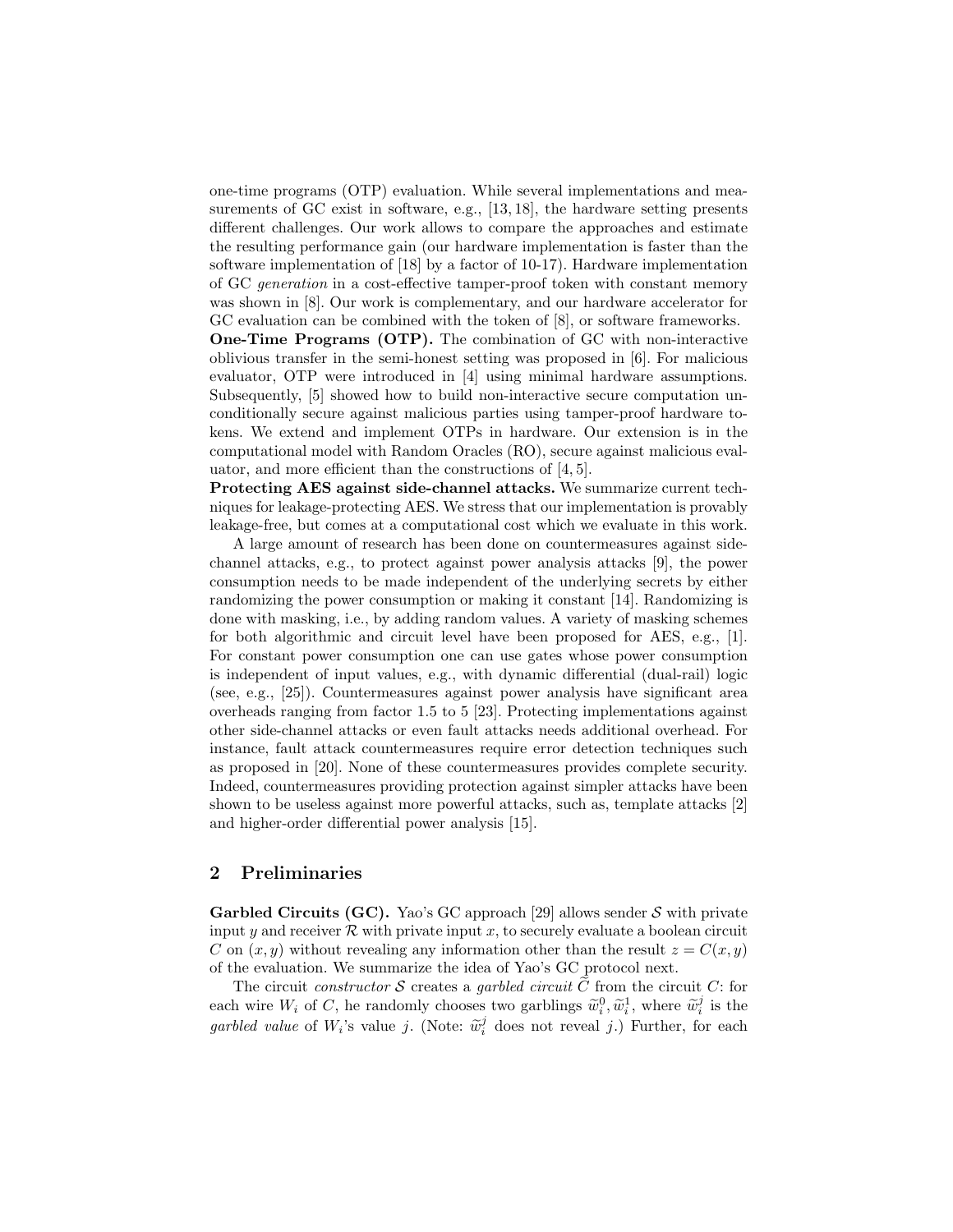gate  $G_i$ , S creates a *garbled table*  $T_i$  with the following property: given a set of garbled values of  $G_i$ 's inputs,  $T_i$  allows to recover the garbled value of the corresponding  $G_i$ 's output, but nothing else. S sends these garbled tables, called garbled circuit C, to evaluator (receiver  $\mathcal{R}$ ). Additionally,  $\mathcal{R}$  (obliviously) obtains the garbled inputs  $\tilde{w}_i$  corresponding to the inputs of both parties: the garbled inputs  $\widetilde{y}$  corresponding to the inputs y of S are sent directly:  $\widetilde{y}_i = \widetilde{y}_i^{y_i}$ . For each of  $\mathcal{R}$ 's inputs  $x_i$ , both parties run a 1-out-of-2 Oblivious Transfer (OT) protocol (e.g., [16]), where S inputs  $\tilde{x}_i^0$ ,  $\tilde{x}_i^1$  and  $\mathcal R$  inputs  $x_i$ . The OT protocol ensures that R receives only the garbled value corresponding to his input bit, i.e.,  $\widetilde{x}_i = \widetilde{x}_i^{x_i}$ , while S learns nothing about  $x_i$ . Now, R evaluates the garbled circuit C on the garbled inputs to obtain the *garbled output*  $\tilde{z}$  by evaluating  $\tilde{C}$  gate by gate, using the garbled tables  $T_i$ . Finally,  $R$  determines the plain value z corresponding to the obtained garbled output value using an output translation table sent by  $S$ .

Yao's garbled circuit protocol is provably secure ([12]) when both parties are semi-honest (i.e., follow the protocol but may try to infer information about the other party's inputs from the messages seen). We stress that each GC can be evaluated only once, i.e., a new GC  $C$  must be used for each invocation.

Improved Garbled Circuits. We use the improved GC construction of [18], summarized next. Each garbled value  $\widetilde{w}_i = \langle k_i, \pi_i \rangle$  consists of a t-bit key  $k_i$  and a permutation bit  $\pi_i$ , where t denotes the symmetric security parameter. XOR gates are evaluated "for free", i.e., no garbled table and negligible computation, by computing the bitwise XOR of their garbled values [10]. For each non-XOR gate with d inputs the garbled table  $\widetilde{T}_i$  consists of  $2^d - 1$  entries of size  $t + 1$  bits each; the evaluation of a garbled non-XOR gate requires one invocation of SHA-256 [18]. At the high level, the keys  $k_i$  of the non-XOR gate's garbled inputs are used to obtain the corresponding garbled output value by decrypting the garbled table entry which is indexed by the input permutation bits  $\pi_i$ . We present the detailed description of the construction in the full version [7].

Non-Interactive Garbled Circuits and One-Time Programs. The round complexity of Yao's GC protocol is exactly that of the underlying OT protocol. In [6] the authors suggested to extend the Trusted Platform Module (TPM) [26] for implementing non-interactive OT, resulting in a non-interactive version of Yao's protocol. Subsequently, One-Time Programs (OTP) were introduced in [4]. This approach considers malicious receivers and can be viewed simply as Yao's Garbled Circuit (GC), where the oblivious transfer (OT) function calls are implemented with One-Time Memory (OTM) tokens. An OTM token  $T_i$ is a simple tamper-proof hardware, which allows a single query of one of the two stored garbled values  $\tilde{x}_i^0$ ,  $\tilde{x}_i^1$  ([4] suggests using a tamper-proof one-time-<br>extends hit hardicle is not access using OTM is usual.) Further OTM hand settable bit  $b_i$  which is set as soon as the OTM is queried). Further, OTM-based GC execution can be non-interactive, in the sense that the sender can send the GC and corresponding OTMs to the receiver, who will be able to execute one instance of SFE on any input of his choice.<sup>5</sup> Finally, GC (and hence also  $\text{OTP}$ )

 $<sup>5</sup>$  If needed, the function can be fully hidden by evaluating a universal circuit [27, 11,</sup> 19] which simulates the function.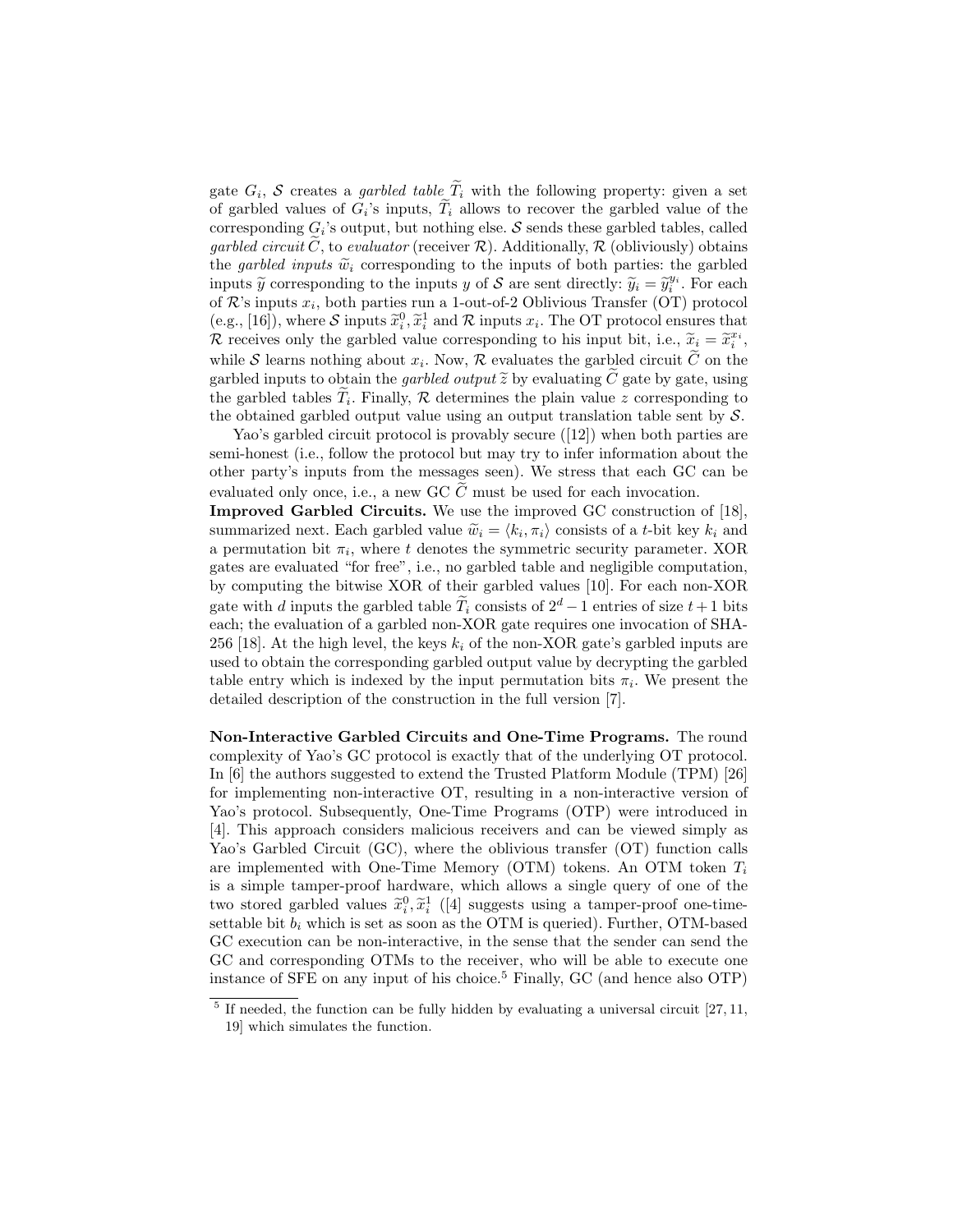is inherently a one-time execution object (generalizable to k-time execution by repetition).

A subtle issue in this context, noted and addressed in [4], is the following. Previous GC-based solutions were either in the semi-honest model, or used interaction during protocol execution, which precluded the receiver  $R$  from choosing his input adaptively, based on given (and even partially evaluated) garbled circuit. This possibility of adaptively chosen inputs results in possible real attacks by a malicious  $\mathcal R$  in the non-interactive setting. The solution of [4] is to mask (each) output bit  $z_j$  of the function with a random bit  $m_j$ , equal to XOR of (additional) random bits  $m_{i,j}$  contributed by each of the input OTMs  $T_i$ , i.e.,  $m_j = m_{1,j} \oplus m_{2,j} \oplus \ldots$  and  $z'_j = z_j \oplus m_j$ . The real-world adversary does not learn the output of the function before he had queried all OTMs with his inputs.

## 3 Extending and Using One-Time Programs

In §3.1 we present an extension of the OTP construction of [4], which results in improved performance for multiple outputs. Additionally we make several observations about uses, security guarantees and applicability of OTP, and present a generic architecture for using OTPs for leakage-resilient computation in §3.2.

#### 3.1 Extending One-Time Programs

As mentioned in the previous section, the solution in [4] seems to require each OTM token to additionally store a string of the size of the output. We propose a practical performance improvement to the technique proposed in [4], which is beneficial for OTP evaluation of functions with many output bits. In our solution each OTM token (additionally) stores a random string  $r_i$  of length of the security parameter t. Consequently, our construction results in smaller OTMs when the function to be evaluated has more outputs than the size of the security parameter t. As a trade off, our security proof utilizes Random Oracles (RO), as we do not immediately see how to avoid their use and have OTM size independent of the number of outputs. We discuss RO, its uses and security guarantees in the full version [7].

Our main idea is to insert a "hold off" gate into each output wire  $W_j$  which can only be evaluated once all input OTMs had been queried, thus preventing malicious  $\mathcal R$  from choosing his input adaptively. It can be implemented by requiring a call to a hash function  $H$  (modeled as a Random Oracle) with inputs which include data from all OTMs. To implement this, we secret-share a random value  $r \in_R \{0,1\}^t$  over all OTMs for the inputs. That is, OTM  $T_i$  additionally stores a share  $r_i$  (released to  $\mathcal R$  with  $\tilde{x}_i$  upon the query), where  $r = \bigoplus_i r_i$ . Receiver  $\mathcal R$ i

is able to recover r if and only if he queried all OTMs.

Fig. 1(b) depicts this contruction: Our version of OTM  $T_i$ , in addition to the two OT secrets  $\tilde{x}_i^0, \tilde{x}_i^1$  and the tamper-proof bit  $b_i$ , contains a random share  $r_i \in_R \{0,1\}^t$  which is released together with  $\tilde{x}_i^{x_i}$  once  $T_i$  is queried with input bit  $x_i$ . The GC is constructed as usual (e.g., as described in §2), with the following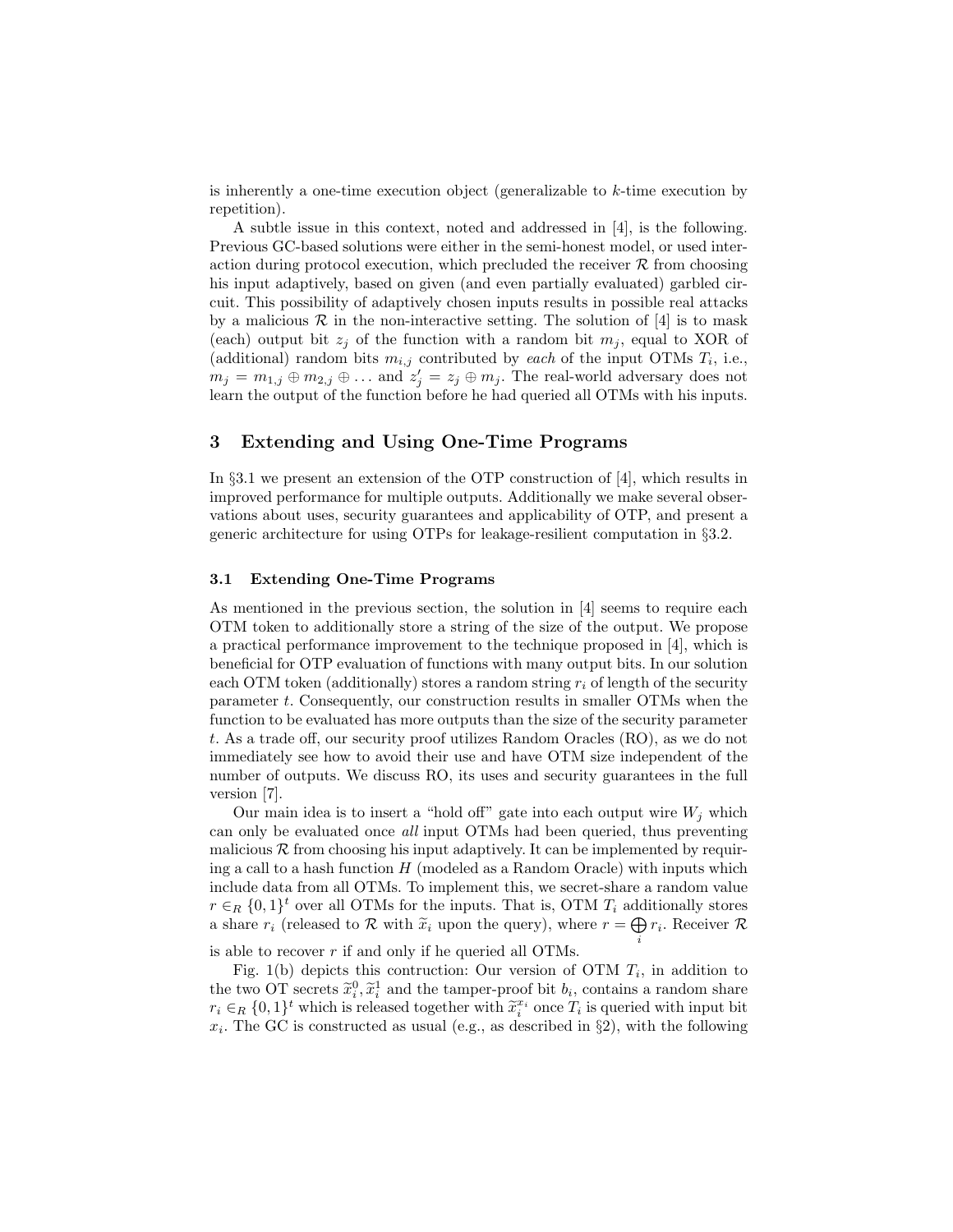exception. On each output wire  $W_j$  with garbled outputs  $\tilde{z}_j^0, \tilde{z}_j^1$ , we append a one-<br>in the set of contract  $\tilde{C}$  connect and  $\tilde{C}$  considered and the set of contract the set of input, one-output OT-commit gate  $G_j$ , with no garbled table. We set the output wire secrets of  $G_j$  to  $\hat{z}_j^0 = H(\hat{z}_j^0 || r), \hat{z}_j^1 = H(\hat{z}_j^1 || r)$ . To enable  $\mathcal R$  to compute the wire output non-interactively, GC also specifies that  $\hat{z}_j^b$  corresponds to b.<br>We note that a fall famuel construction is no dilumitational from the

We note that a full formal construction is readily obtained from the above description. Also note that a malicious  $\mathcal R$  is unable to complete the evaluation of any wire of GC until all the OTMs have been queried, and his input has been specified in full. Further, he is not able to lie about the result of the computation, since he can only compute one of the two values  $\tilde{z}_j^0$ ,  $\tilde{z}_j^1$ . Demonstration of knowledge of  $\tilde{z}_j^i$  serves as a proof for the corresponding output value.

**Theorem 1.** The above protocol is secure against a semi-honest sender  $S$ , who generates the OTM tokens and the garbled circuit, and malicious receiver R, in the Random Oracle model.

*Proof.* The proof of Theorem 1 is given in the full version [7].  $\Box$ 

#### 3.2 Using One-Time Programs for Leakage Protection

Most of today's countermeasures to side-channel attacks are specific to known attacks. Protecting hardware implementations (e.g., of AES) usually proceeds as follows (e.g., see [1]). First, the inputs are hidden, typically by applying a random mask (this requires trusted operation, and often the corresponding assumption is introduced). Afterwards, the computation is performed on the masked data. To allow this, the functionality needs to be adapted (e.g., using amended AES S-boxes). Finally, the mask is taken off to reveal the output of the computation.

We use a similar approach with similar assumptions  $(cf. Fig. 1(a))$  to provably protect arbitrary functionalities against all attacks, both known and unknown:

- 1. The private data x provided by  $\mathcal R$  is masked in a trusted environment MASK. The masked data  $\tilde{x}$  does not reveal any information about the private data, but still allows to compute on it.
- 2. The computation on the masked data is performed in an untrusted environment where the adversary is able to arbitrarily interfere (passively and actively) with the computation. To compute on the masked data, the evaluation algorithm EVAL needs a specially masked version of the program  $P$ . Additional masked inputs  $\tilde{y}$  of S that are independent of R's inputs can be provided as well. The result of EVAL is the masked output  $\tilde{z}$ .
- 3. Finally,  $\tilde{z}$  is unmasked into the plain output z. The procedure UNMASK allows to verify that  $\tilde{z}$  was computed correctly, i.e., no tampering happened in the EVAL phase in which case UNMASK outputs the failure symbol  $\perp$ . For correctness of this verification, UNMASK is executed in a trusted environment where the adversary can observe but not modify the computation.

More specifically, the masked program  $\widetilde{P}$  is a garbled circuit  $\widetilde{C}$ , masked values  $\widetilde{x}, \widetilde{y}, \widetilde{z}$  are garbled values and the algorithms MASK, EVAL and UNMASK can be implemented as described next.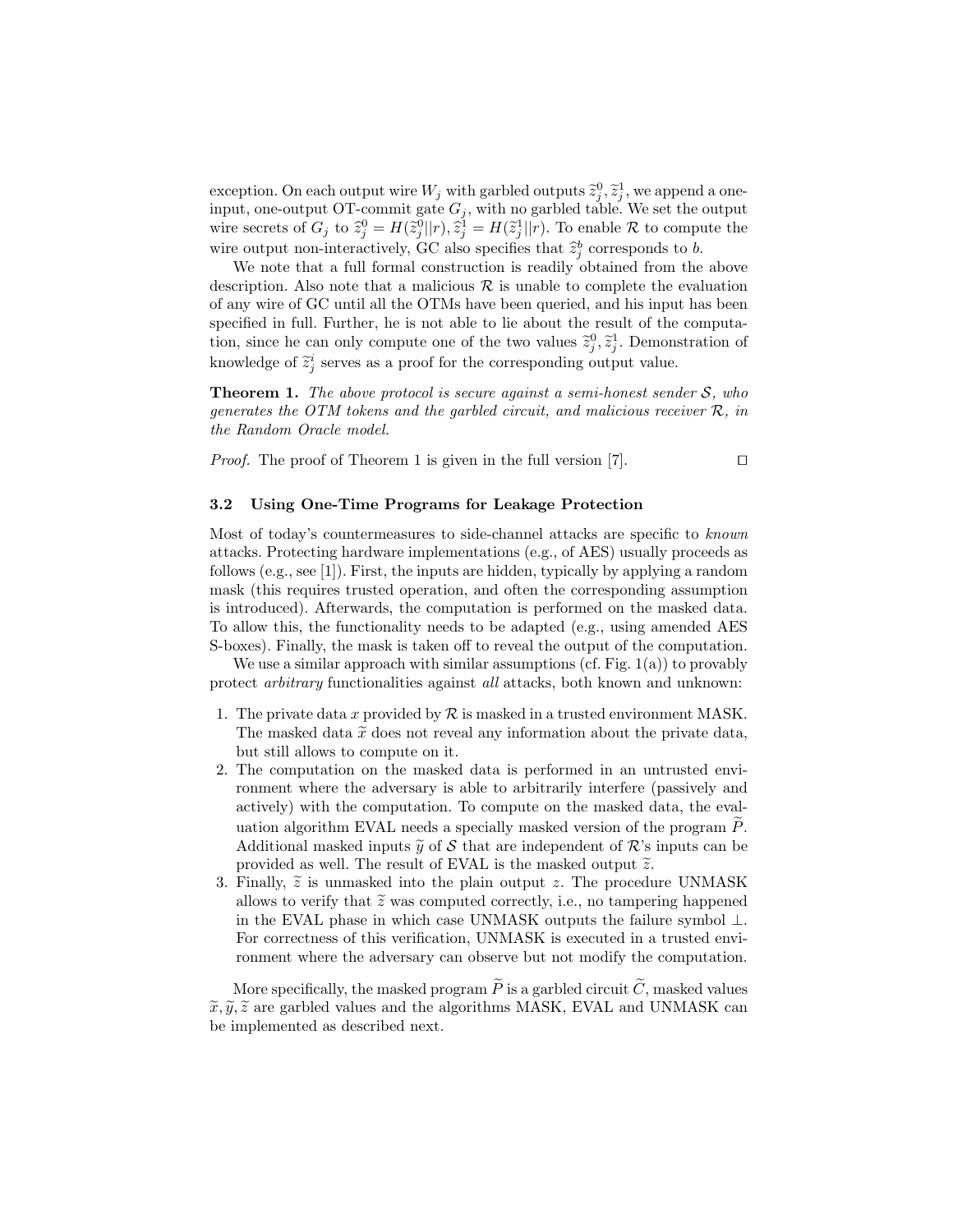

Fig. 1. Evaluating a Functionality Without Leakage

**MASK:** Masking the input data x of receiver  $\mathcal{R}$  is performed by mapping each bit  $x_i$  to its corresponding garbled value  $\tilde{x}_i$ , i.e., to one of two garblings  $\tilde{x}_i \geq 0$  $\tilde{x}_i^0, \tilde{x}_i^1$ . This can be provided externally (e.g., by interaction with a party on the network). We concentrate on on-board non-interactive masking which requires certain hardware assumptions (see below). The following can be directly used as a (non-interactive) MASK procedure:

- OTMs [4]: For small functionalities, we favor the very cheap One-Time Memory (OTM), as this seems to carry the weakest assumptions (cf. §2). However, as OTMs can be used only once, a fresh OTM must be provided for each input bit of the evaluated functionality. For practical applications, OTMs (together with their garbled circuits) could be implemented for example on tamper-proof USB tokens for easy distribution.
- TPM [6]: Trusted Platform Modules (TPM) are low-cost tamper-proof cryptographic chips embedded in many of today's PCs [26]. TPM masking based on the non-interactive Oblivious Transfer (OT) protocol of [6] requires the (slightly extended) TPM to perform asymmetric cryptographic operations in form of a count-limited private key whose number of usages is restricted by the TPM chip. An interactive protocol allows re-initialization for future non-interactive OTs instead of shipping new hardware.
- Smartcard: In our preferred solution for larger functionalities, masking could be performed by a tamper-proof smartcard. The smartcard would keep a secure monotonic counter to ensure a single query per input bit. Another advantage of this approach is that the same smartcard can be used to generate GC as well, thus eliminating GC transfer over the network as done in [8]. Further, the smartcard can be naturally used for multiple OTP evaluations.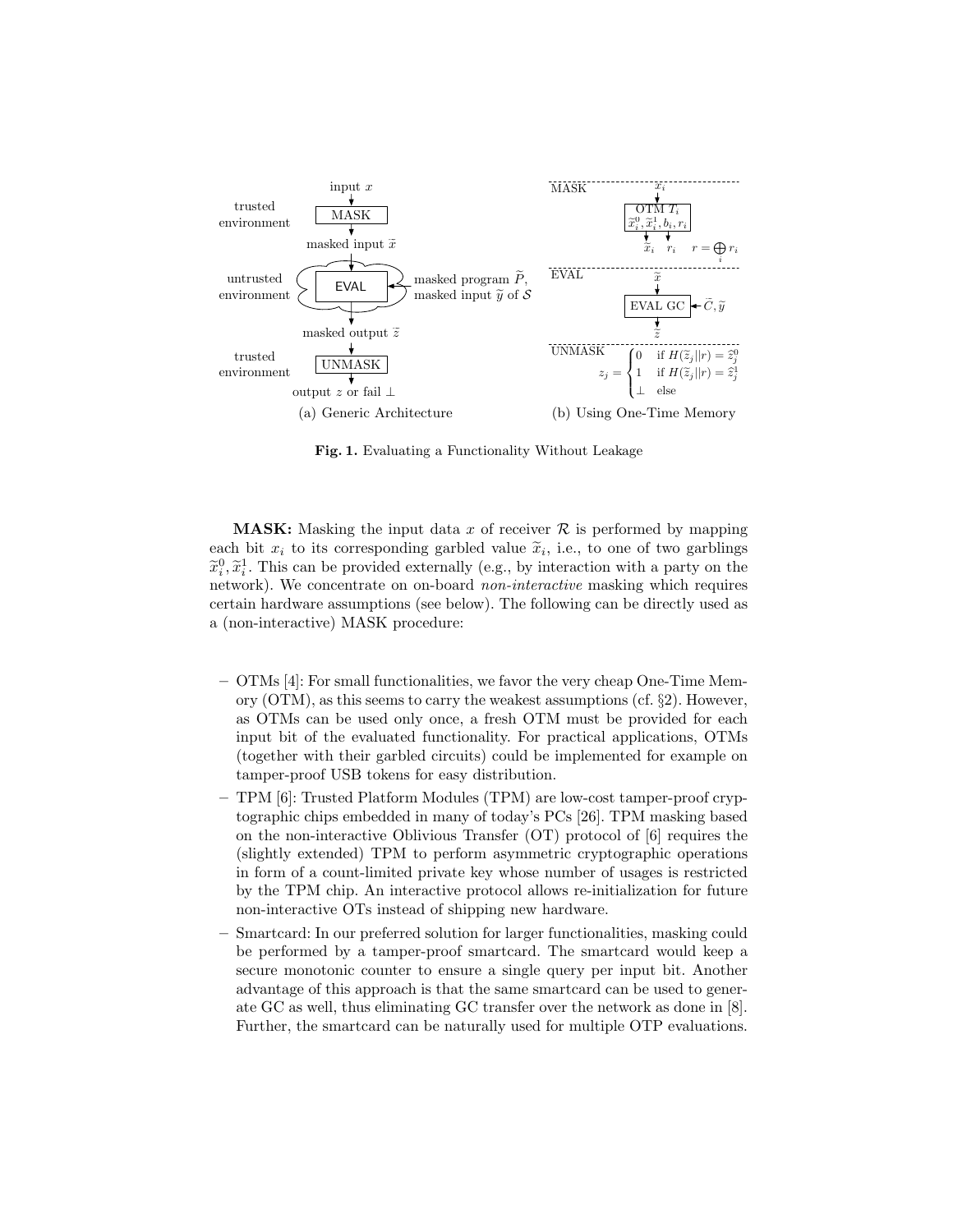For non-interactive masking, the hardware that masks the inputs must be trusted and the entire input must be specified before anything about the output z is revealed to prevent adaptive input selection as discussed in  $\S 2$  and  $\S 3.1$ .

EVAL: The main technical contribution of this paper, the implementation of EVAL (of the masked program  $\tilde{P}$  on masked inputs  $\tilde{x}$  and  $\tilde{y}$ ) in embedded systems is presented in detail in §4. Here we note that  $\widetilde{P}$  and  $\widetilde{y}$  (masked input of  $\mathcal{S}$ ) can be generated offline by the semi-honest sender  $\mathcal{S}$  and provided to EVAL by convenient means (e.g., via a data network or a storage medium). This is the scenario advocated in [4]; one of its advantages is that generation of  $\tilde{P}$  does not leak to EVAL. Alternatively,  $\widetilde{P}$  and  $\widetilde{y}$  could be generated "on-the-fly" using a cheap simple constant-memory stateless and tamper-proof token as shown in [8]. We reiterate that the masked program  $\widetilde{P}$  can be evaluated exactly once.

**UNMASK:** Finally, the masked output  $\tilde{z}$  is checked for correctness and non-interactively decoded by  $R$  into the plain output z as follows (cf. §3.1 and Fig. 1(b)). For each output wire, the masked program  $\tilde{P}$  specifies the correspondence  $\hat{z}_j \rightarrow z_j$  in form of the two valid hash values  $\hat{z}_j^0$  and  $\hat{z}_j^1$ . Even if EVAL is executed in a completely untrusted environment (e.g., processed on untrusted HW), its correct execution can be verified efficiently: when  $H(\tilde{z}_j||r)$  is neither  $\hat{z}_j^0$ nor  $\hat{z}_j^1$  the garbled output  $\tilde{z}_j$  is invalid and UNMASK outputs the failure symbol ⊥. The reason for this verifiability property of GC is that a valid garbled output  $\tilde{z}_i$  can only be obtained by correctly evaluating the GC but cannot be guessed.

## 4 Efficient Evaluation of Garbled Circuits in Hardware

In this section we describe how GCs (and hence also OTPs) can be efficiently evaluated on embedded systems and memory-constrained devices. We first describe the HW architecture in §4.1. Then we present important compile-time optimizations and show their effectiveness in §4.2. Finally, we discuss technical details of our prototype implementation and timings in §4.3.

We stress that our designs and optimizations are generic. However, for concreteness and for meaningful comparison (e.g., with prior SW SFE of AES [18]), we take SFE of the AES function as our example for timings and other measurements. For AES evaluation, sender  $S$  provides AES key k as input y, and receiver R provides a plaintext block m as input x. R obtains the ciphertext c as output z, where  $c = \text{AES}(k, m)$ . Recall, during GC evaluation (EVAL), both key and message are masked (garbled) and hence cannot be leaked.

#### 4.1 Architecture for Evaluating Garbled Circuits in Hardware

We describe our architecture for efficient evaluation of GC on memory-constrained devices, i.e., having a small amount of slow memory only.

To minimize overhead, we choose key length  $t = 127$ ; with a permutation bit, garbled values are thus 128 bits long (cf.  $\S2$ ). In the following we assume that memory cells and registers store 128 bit garbled values. This can be mapped to standard hardware architectures by using multiple elements in parallel.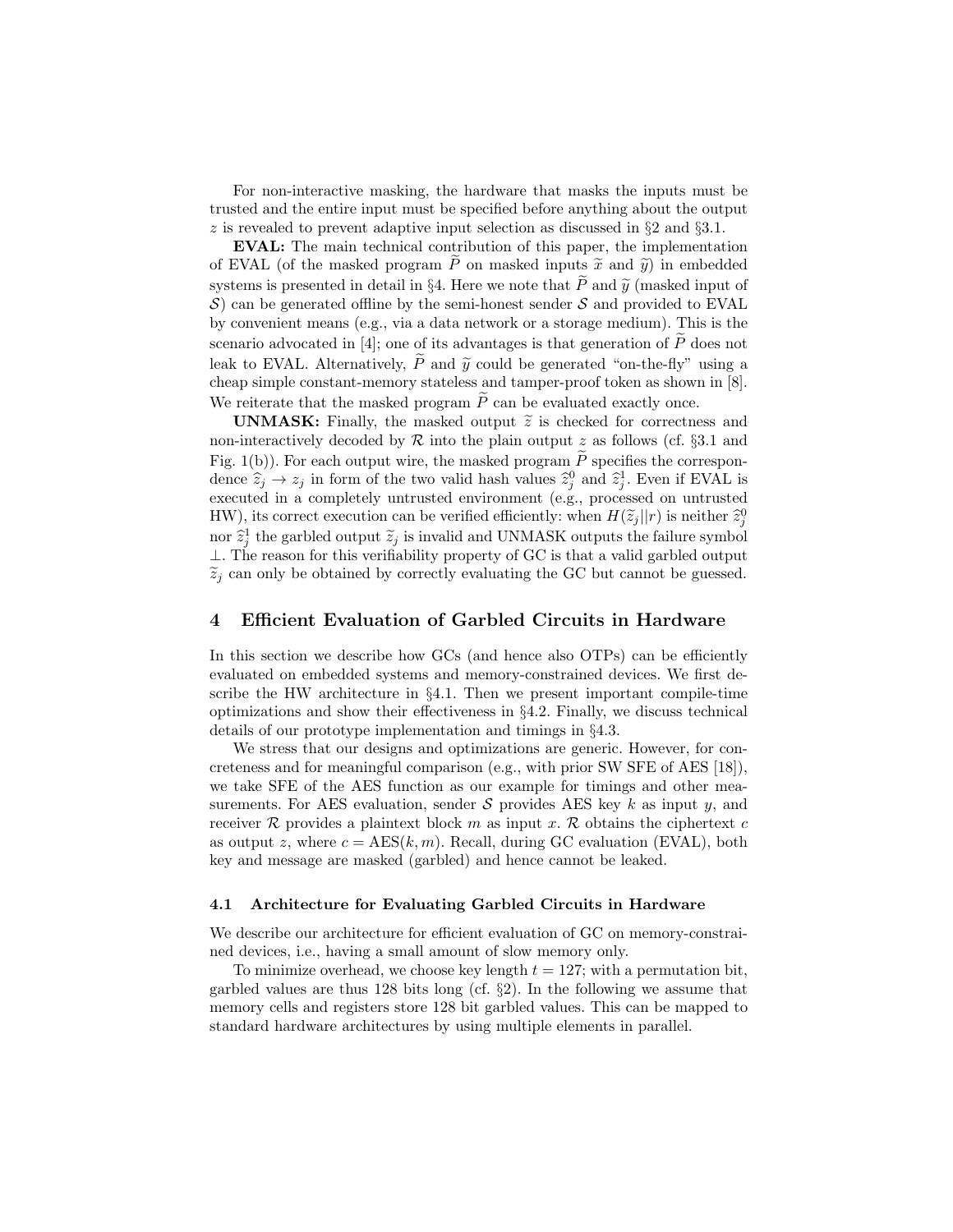Fig. 2 shows a conceptual high-level overview of our architecture described next. At the high-level, EVAL, the process of evaluating GC, on our architecture consists of the following steps (cf. §3.2). First, the garbled input values  $\tilde{x}, \tilde{y}$  are stored in memory using the I/O interface. Then, GC gates are evaluated, using registers A, B, and C to cache the garbled inputs and outputs of a single garbled gate. Finally, garbled output value  $\tilde{z}$  is output over the I/O interface.



Fig. 2. Architecture for GC Evaluation (EVAL) on Memory-Constrained Devices

As memory access is expensive (cf. §4.3) we optimize code to re-use values already in registers. Our instructions are one-address, i.e., each instruction consists of an operator and up to one memory address. Each of our instructions has length 32 bits: 5 bits to encode one of 18 instructions (described next) and 27 bits to encode an address in memory.

LOAD/STORE: Registers can be loaded from memory using instructions LOAD A and LOAD B. Register C cannot be loaded as it will hold the output of evaluated non-XOR gates (see below). Values in registers can be stored back into memory using STORE A, STORE B, and STORE C respectively.

**XOR:** We evaluate XOR gates [10] as follows. XOR A addr computes  $A \leftarrow$ A⊕mem[addr]. Similarly, the other one-operand XOR operations (XOR1) XOR B and XOR<sub>-</sub>C xor the value from memory with the value in the respective register. To compute XOR gates where both inputs are already in registers (XOR2), the instruction XOR\_AB computes  $A \leftarrow A \oplus B$ . Similarly, XOR\_AC computes  $A \leftarrow A \oplus C$  and XOR\_BC computes  $B \leftarrow B \oplus C$ .

EVAL: Non-XOR gates [18] are evaluated with the Eval Gate block that contains a hardware accelerator for SHA-256 (cf. §2 for details). The garbled inputs are in one (EVAL1) or two registers (EVAL2), and the result is stored in register C. The respective instructions for 1-input gates are EVAL A, EVAL B, EVAL C and for 2-input gates EVAL AB, EVAL AC, EVAL BC. The required garbled table entry is read from memory.

I/O: The garbled inputs are always stored at the first  $|x| + |y|$  memory addresses. The garbled outputs are obtained from memory with OUT instructions.

The full version [7] shows the sequence of instructions for an example circuit.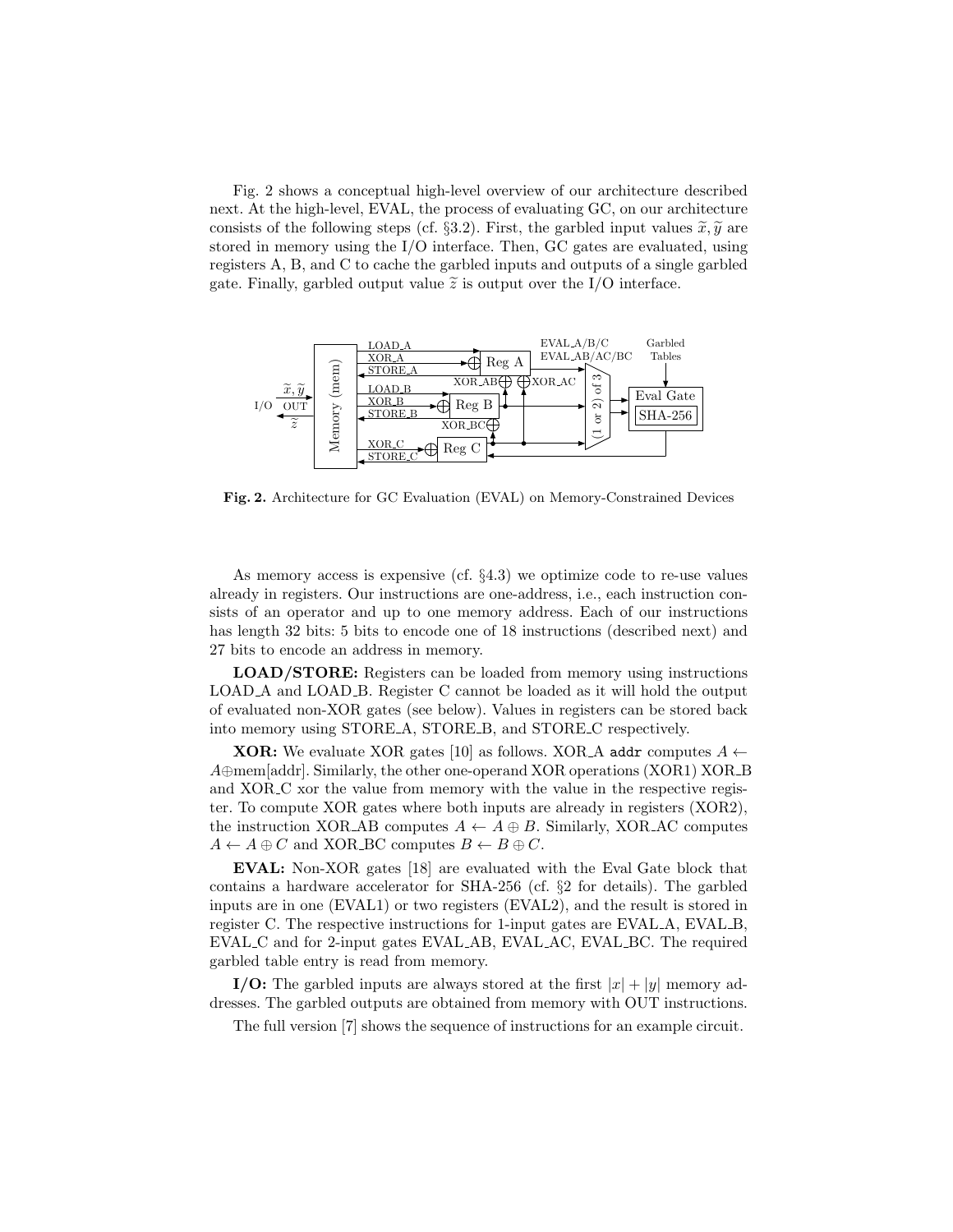#### 4.2 Compile-time Optimizations for Memory-Constrained Devices

In this section, we summarize compile-time optimizations to improve performance of GC evaluation (EVAL) on our hardware architecture. We aim to reduce the size of GC (by minimizing the number of non-XOR gates), the size of the program (number of instructions), the number of memory accesses and memory size for storing intermediate garbled values. For concreteness, we use AES as representative functionality for the optimizations and performance measurements, but our techniques are generic.

Baseline [18]) Our baseline is the AES circuit/code of [18], already optimized for a small number of non-XOR gates. Their circuit consists of 11, 286 two-input non-XOR gates; thus, its GC has size  $\approx$  529 kByte. Without considering any caching strategies, this results in 113, 054 instructions, hence the program size is  $113,054 \cdot 32$  bit  $\approx 442$  kByte, and the total amount of memory needed for EVAL is 34, 136 · 128 bit ≈ 533 kByte.

We summarize our best optimization next and refer for a detailed description and intermediate optimization steps to the full version [7].

Optimized) First, we replace XNOR gates with an XOR gates and propagate the inverted output into the successor gates. For AES, this optimization results in the elimination of 4, 086 XNOR gates and reduces the size of AES GC to  $\approx$  338 kByte (improvement of 36%). Additionally, we re-use values already in registers to reduce the number of LOADs. Values in registers are saved to memory only if needed later. Finally, we randomly consider several orders of evaluation, and select the most efficient one for EVAL.

Result. Using our optimizations we were able to substantially decrease the memory footprint of EVAL. As shown in Table 1, our optimized circuit strongly improves over the circuit of [18] as follows. The size of the AES program P is only 73, 583 · 32 bit  $\approx$  287 kByte (improvement of 34.9%). The amount of intermediate memory is  $17,315 \cdot 128$  bit  $\approx 271$  kByte (improvement of 49.3%) and the number of memory accesses (read and write) is reduced by  $\approx 35\%$ .

|               | Garbled Circuit $C$                                               |    |  |  |                                                                        |  | $\parallel$ Program P $\parallel$ Memory for GC Evaluation |  |  |  |
|---------------|-------------------------------------------------------------------|----|--|--|------------------------------------------------------------------------|--|------------------------------------------------------------|--|--|--|
| Circuit       | non-XOR 1-input XOR Size   Instr. Size   Read Write Entries  Size |    |  |  |                                                                        |  |                                                            |  |  |  |
| Baseline [18] | 11.286                                                            |    |  |  | $\sqrt{22,594 529  113,054 442  67,76033,88034,136 533}$               |  |                                                            |  |  |  |
| Optimized     | 7,200                                                             | 40 |  |  | $\sqrt{26,680}$ 338   $\sqrt{73,583}$ 287   42,853 22,650 17,315   271 |  |                                                            |  |  |  |

Table 1. Optimized AES Circuits (Sizes in kB)

#### 4.3 Implementation

We have designed two prototype implementations of the architecture of  $\S 4.1$  – one for a System-on-a-Programmable-Chip with a hardware accelerator for SHA (reflecting smartcard and future smartphone architectures) and another for a stand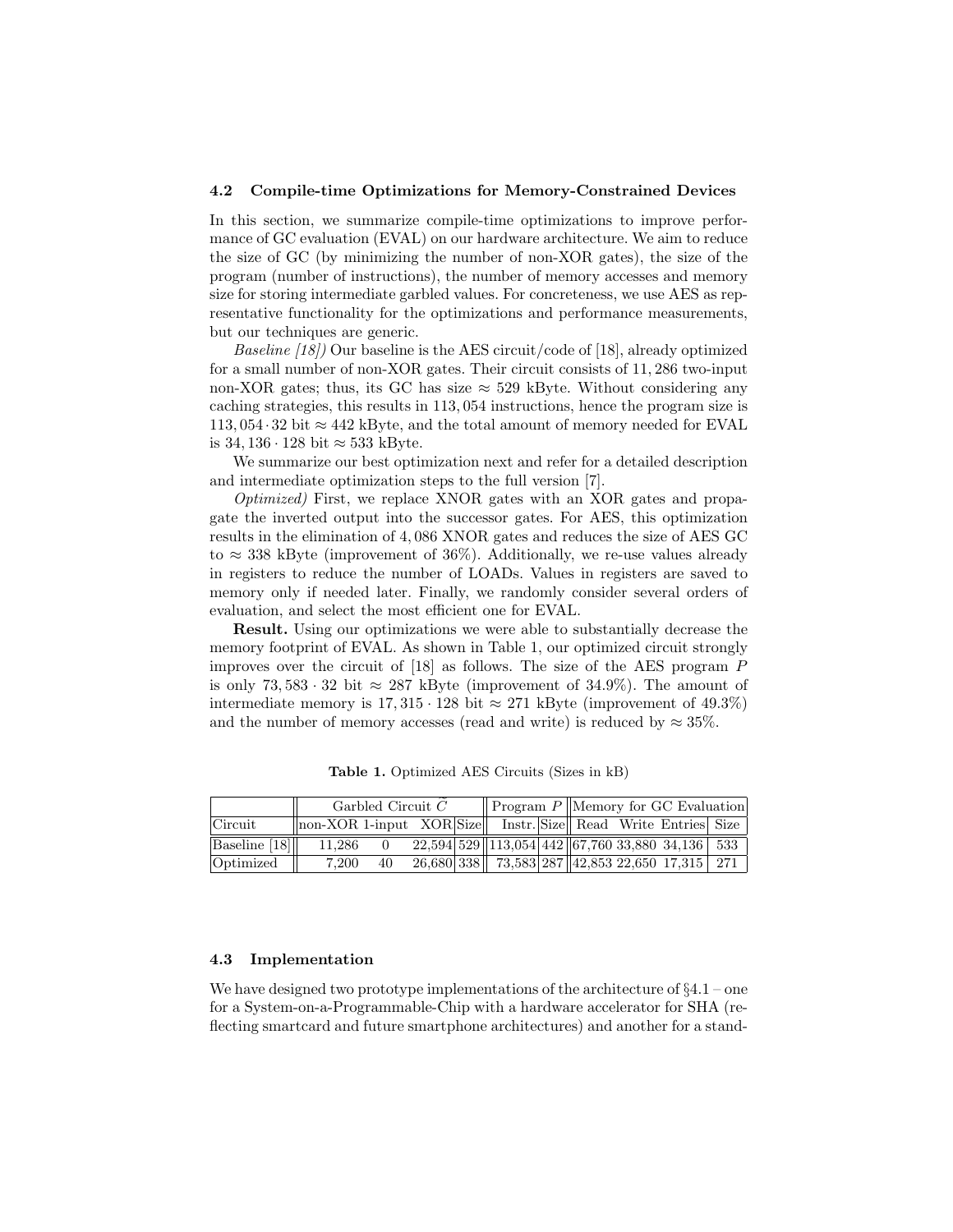alone unit (reflecting a custom-made GC accelerator in hardware). Both prototype implementations are evaluated on an Altera/Terasic DE1 FPGA board comprising an Altera Cyclone II EP2C20F484C7 FPGA and 512kB SRAM and 8MB SDRAM running at 50 MHz (cf. full version [7] for details on our prototype environment) and are functionally equivalent: they take the same inputs (program P, garbled circuit  $\tilde{C}$ , and garbled inputs  $\tilde{x}, \tilde{y}$  and return the same garbled outputs  $\tilde{z}$ ; the only differences are the methods used in the implementation. The interfaces (I/Os in Fig. 3) allow the host to write to and read from the SDRAM. In the beginning, the host writes the inputs to the SDRAM and, in the end, the outputs are written into specific addresses from which the host retrieves them.



Fig. 3. Architectures for Hardware-Assisted GC Evaluation

System-on-a-Programmable-Chip (SOPC). Our first implementation is a system-on-a-programmable-chip (SOPC) consisting of a processor with access to a hardware accelerator for SHA-256, which speeds up the most computational burden of the GC evaluation. This is a representative architecture for next generation smartphones or smartcards such as the STMicroelectronics ST33F1M smartcard which includes a 32-bit RISC processor, cryptographic peripherals, and memory comparable to our prototype system [22].

The architecture of our implementation is shown in Fig. 3(a). It consists of a NIOS II/e 32-bit softcore RISC processor (the smallest variation of NIOS II), a custom-made SHA-256 unit, the SRAM, and the SDRAM. The entire process is run in the NIOS II processor which uses the SHA-256 unit for accelerating gate evaluations. The SHA-256 unit is connected to the Avalon bus of the NIOS II as a peripheral component and it computes the hash for a 512-bit message in 66 clock cycles (excluding interfacing delays). The NIOS II program is stored in SRAM whereas OTP related data is stored in SDRAM.

Stand-Alone Unit. Our second implementation is a stand-alone unit consisting of a custom-made control state machine, registers (A, B, C), a custommade SHA-256 unit, and SDRAM. This architecture could be used to design an Application Specific IC (ASIC) as high-speed hardware accelerator for GC evaluation. The architecture is depicted in Fig. 3(b).

When the host has written the inputs to the SDRAM, the stand-alone unit executes the program. The state machine parses the program and reads/writes data from/to SDRAM to/from the registers or evaluates the non-XOR gates using the SHA-256 unit according to the instructions (see §4.1 for details).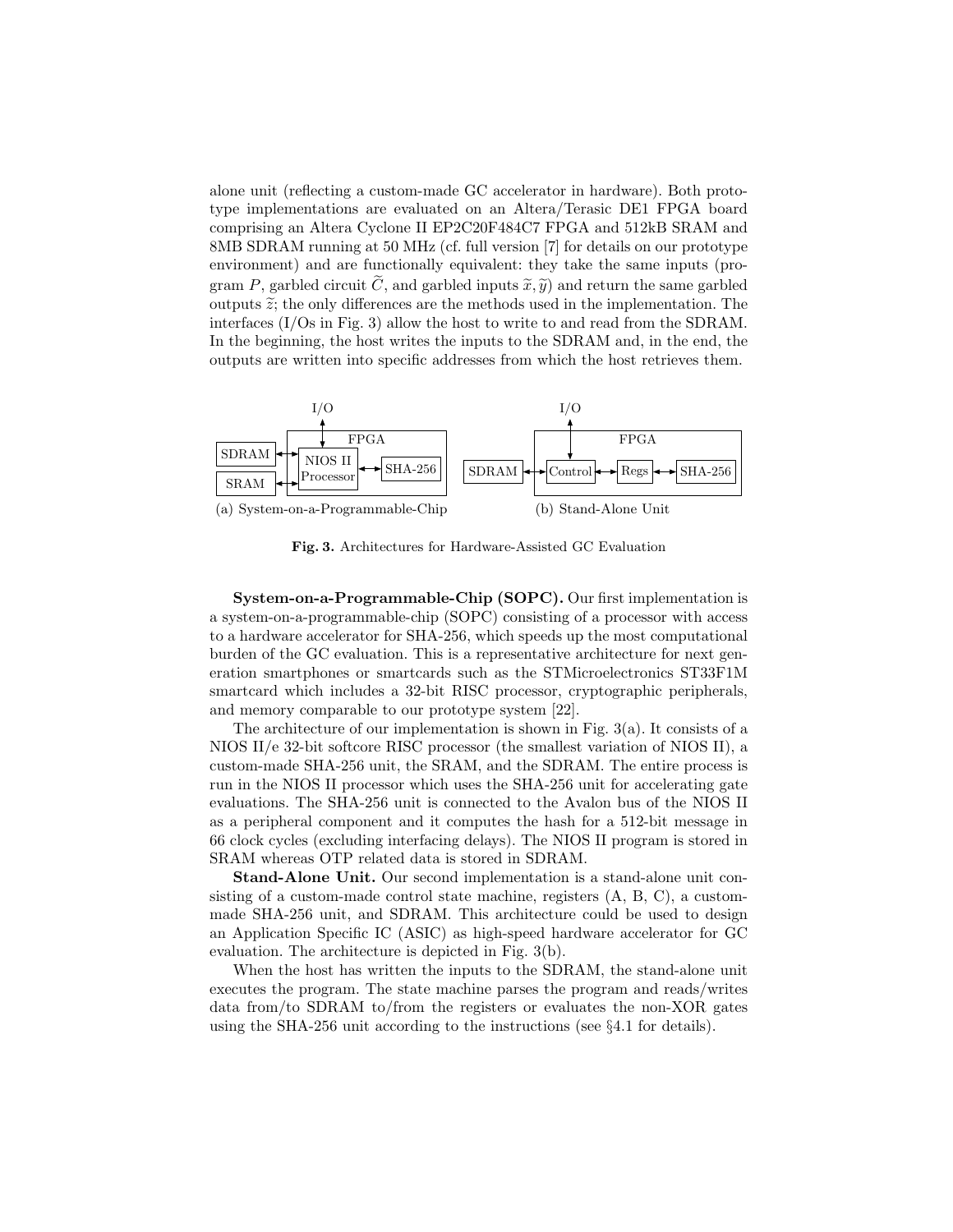Area. The area requirements of our implementations are shown in Table 2. Both fit into the low-cost Cyclone II FPGA with 18,754 logic cells (LC), each containing a 4-to-1-bit look-up table (LUT) and a flip-flop (FF), and 52 4096-bit embedded memory blocks (M4K). SHA-256 is the largest and most significant block in both prototypes. Table 2 also shows the area for an iterative implementation of AES-128 with no countermeasures against side-channel attacks on the same FPGA. Compared to an unprotected implementation, countermeasures against power analysis have area overheads ranging from factor of 1.5 to 5 [23] as discussed in §1.2; therefore, the area overheads of OTP evaluation are comparable with other side-channel countermeasures.

Table 2. Areas of the Prototypes for GC Evaluation on an Altera Cyclone II FPGA

| Design                              | LC        |           | $ $ FF $ M4K $ |
|-------------------------------------|-----------|-----------|----------------|
| SOPC                                |           | 7501 4364 | 22             |
| NIOS II                             |           | 1104 493  |                |
| <b>SHA-256</b>                      |           | 2918 2300 |                |
| $Stand$ -Alone Unit                 | 6252 3274 |           | 8              |
| <b>SHA-256</b>                      |           | 3161 2300 |                |
| $ AES \text{ (unprotected)}  2418 $ |           | - 431     |                |

Table 3. Timings for Instructions on Prototypes (clock cycles, average)

| Instruction       | <i>SOPC</i> | $\left  \textit{Stand-Alone Unit} \right $ |
|-------------------|-------------|--------------------------------------------|
| LOAD              | 291.43      | 87.63                                      |
| XOR1              | 395.30      | 87.65                                      |
| XOR <sub>2</sub>  | 252.00      | 1.00                                       |
| <b>STORE</b>      | 242.00      | 27.15                                      |
| EVAL1             | 1,282.30    | 109.95                                     |
| EVAL <sub>2</sub> | 1,491.68    | 135.05                                     |
| <b>OUT</b>        | 581.48      | 135.09                                     |

Timings. Instructions. The timings of instructions are summarized in Table 3. They show the average number of clock cycles required to execute an instruction excluding the latency of fetching the instruction. Gate evaluations are expensive in the SOPC implementation, although the SHA-256 computations are fast, because they involve a lot of data movement (to/from the SHA-256 unit and from the SDRAM) which is expensive. The dominating role of memory reads and writes is clear in the timings of the stand-alone implementation: the only instructions that do not require memory operations (XOR2) require only a single clock cycle and EVAL1 is faster than EVAL2 because it accesses the memory on average every other time (no access if the permutation bit is zero) compared to three times out of four (no access if both permutation bits are zeros).

AES. The timings to evaluate the optimized GCs for the AES functionality of §4.2 on our prototype implementations are given in Table 4. These timings are for GC evaluation only; i.e, they neglect the time for transferring data to/from the system because interface timings are highly technology dependent. The SHA-256 computations take an equal amount of time for both implementations as the SHA-256 unit is the same. The (major) difference in timings is caused by data movement, XORs, interface to the SHA-256 unit, etc. The runtimes for both implementations are dominated by writing and reading the SDRAM; e.g., 84.3% for the stand-alone unit and our optimized AES circuit. Hence, accelerating memory access, e.g., with burst reads and writes, is the key for further speedups.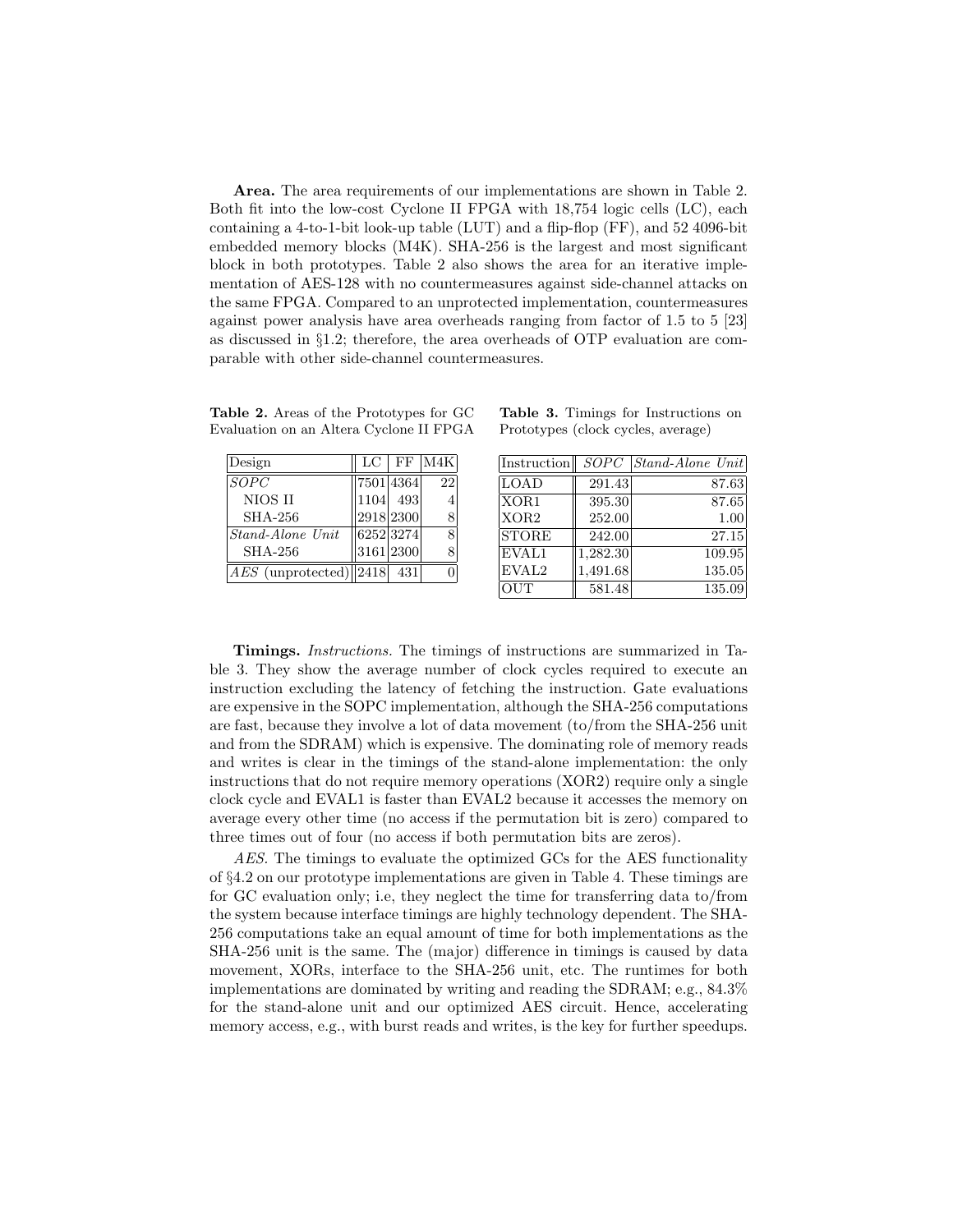|                                                                                     | $System-on-a-Programmable-Chip$ |  |                                               |        | Stand-Alone Unit                     |           |  |              |  |
|-------------------------------------------------------------------------------------|---------------------------------|--|-----------------------------------------------|--------|--------------------------------------|-----------|--|--------------|--|
|                                                                                     |                                 |  | $\text{Clock cycles}$   Timings $\text{(ms)}$ |        | $\text{Clock cycles}$   Timings (ms) |           |  |              |  |
| Circuit                                                                             | <b>SHA</b>                      |  | Total SHA                                     | Totall | SHA                                  | Total SHA |  | <b>Total</b> |  |
| Baseline [18] 744,876 94,675,402 14.898 1,893.508 744,876 11,235,118 14.898 224,702 |                                 |  |                                               |        |                                      |           |  |              |  |
| Optimized 477,840 62,629,261 9.557 1,252.585 477,840 7,201,150 9.557 144.023        |                                 |  |                                               |        |                                      |           |  |              |  |

Table 4. Timings for the FPGA-based Prototypes for GC Evaluation

Performance Comparison. A software implementation that evaluates the GC/OTP of the unoptimized AES functionality (Baseline [18]) required 2 seconds on an Intel Core 2 Duo 3.0 GHz with 4GB of RAM [18]. Our optimized circuit evaluated on the stand-alone unit requires only 144 ms for the same operation and, therefore, provides a speedup by a factor of 10.4–17.4 (taking the lack of precision into account). On the other hand, the unprotected AES implementation listed in Table 2 encrypts a message block in 10 clock cycles and runs on a maximum clock frequency of 66 MHz resulting in a timing of 0.1515  $\mu$ s; hence, the GC/OTP evaluation suffers from a timing overhead factor of  $\approx 950,000$ . For comparison, the timing overhead of one specific implementation with countermeasures against differential power analysis was factor of 3.88 [24].

Acknowledgements. We thank anonymous reviewers of CHES'10 for their helpful comments and co-authors of [18] for the initial AES circuit.

## References

- 1. M.-L. Akkar and C. Giraud. An implementation of DES and AES, secure against some attacks. In CHES'01, volume 2162 of LNCS, pages 309–318. Springer, 2001.
- 2. S. Chari, J. R. Rao, and P. Rohatgi. Template attacks. In CHES'02, volume 2523 of LNCS, pages 13–28. Springer, 2003.
- 3. C. Gentry. Fully homomorphic encryption using ideal lattices. In STOC'09, pages 169–178. ACM, 2009.
- 4. S. Goldwasser, Y. T. Kalai, and G. N. Rothblum. One-time programs. In CRYPTO'08, volume 5157 of LNCS, pages 39–56. Springer, 2008.
- 5. V. Goyal, Y. Ishai, A. Sahai, R. Venkatesan, and A. Wadia. Founding cryptography on tamper-proof hardware tokens. In TCC'10, volume 5978 of LNCS, pages 308– 326. Springer, 2010.
- 6. V. Gunupudi and S. Tate. Generalized non-interactive oblivious transfer using count-limited objects with applications to secure mobile agents. In  $FC'08$ , volume 5143 of LNCS, pages 98–112. Springer, 2008.
- 7. K. Järvinen, V. Kolesnikov, A.-R. Sadeghi, and T. Schneider. Garbled circuits for leakage-resilience: Hardware implementation and evaluation of one-time programs. Cryptology ePrint Archive, Report 2010/276. http://eprint.iacr.org.
- 8. K. Järvinen, V. Kolesnikov, A.-R. Sadeghi, and T. Schneider. Embedded SFE: Offloading server and network using hardware tokens. In FC'10, volume 6052 of LNCS, pages 207–221. Springer, 2010.
- 9. P. Kocher, J. Jaffe, and B. Jun. Differential power analysis. In CRYPTO'99, volume 1666 of LNCS, pages 388–397. Springer, 1999.